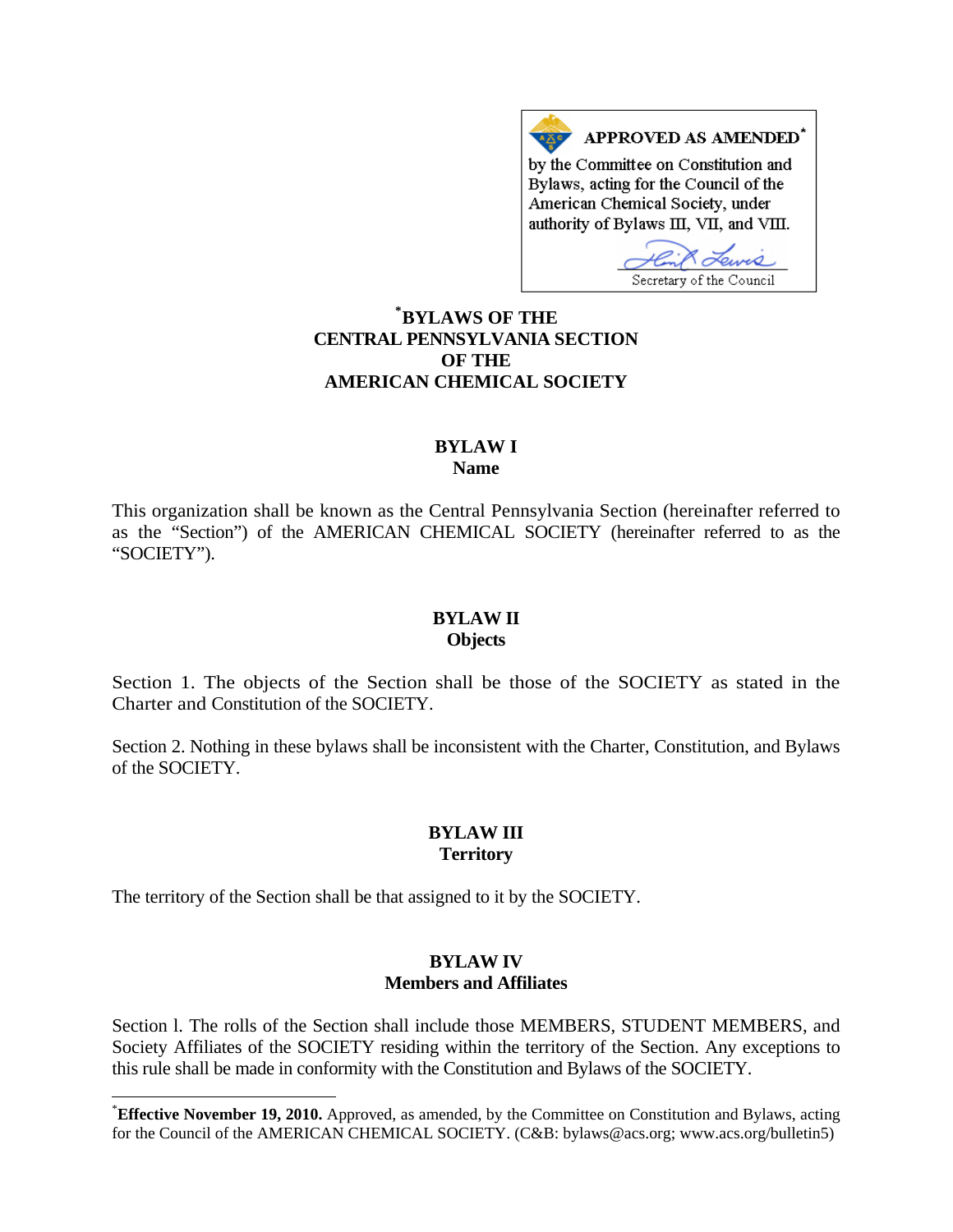Section 2. MEMBERS and STUDENT MEMBERS shall have such rights and privileges as are accorded them by the Constitution and Bylaws of the SOCIETY.

Section 3. The Section may have Local Section Affiliates as authorized in the Constitution and Bylaws of the SOCIETY.

Section 4. Society Affiliates and Local Section Affiliates may not vote or hold an elective position of the Section, or vote on Articles of Incorporation or the bylaws of the Section. In addition, Society Affiliates may serve as non-voting members of the Executive Committee whereas Local Section Affiliates may not serve as members of the Executive Committee.

## **BYLAW V Organization**

Section l. The officers of the Section shall be MEMBERS of the SOCIETY and shall consist of Chair, Chair-Elect, Secretary, and Treasurer. The offices of Secretary and Treasurer may be combined.

Section 2. The Section shall have Councilors and Alternate Councilors as provided in the Constitution and Bylaws of the SOCIETY.

Section 3. The Executive Committee shall consist of the officers of the Section, the Councilors and Alternate Councilors, the Immediate Past Chair, Committee Chairs, and others appointed by the Executive Committee.

#### **BYLAW VI Manner of Election and Terms of Office**

Section 1. Elected Officers of the Section shall take office on January 1 and serve for one year, or until their successors qualify.

Section 2. Councilors and Alternate Councilors shall be elected for a term of three years beginning January 1, except that these elections shall be for a two-year or one-year term when this is necessary to produce rotation in the terms of the Councilors and the alternates.

Section 3. In the event of a vacancy in the office of Chair, the Chair-Elect shall assume the duties of the Chair for the unexpired term. All other vacancies shall be filled by the Executive Committee by interim appointment for the period up to the next annual election, at which time the Section shall choose a MEMBER to fill out the unexpired term, if any.

Section 4. By October 15 of each year, the Executive Committee shall prepare a slate of nominees for the various offices. Additional nominations shall be solicited from all members of the Section, provided that the nomination is seconded and that the consent of each nominee shall be obtained before submission to the members for election.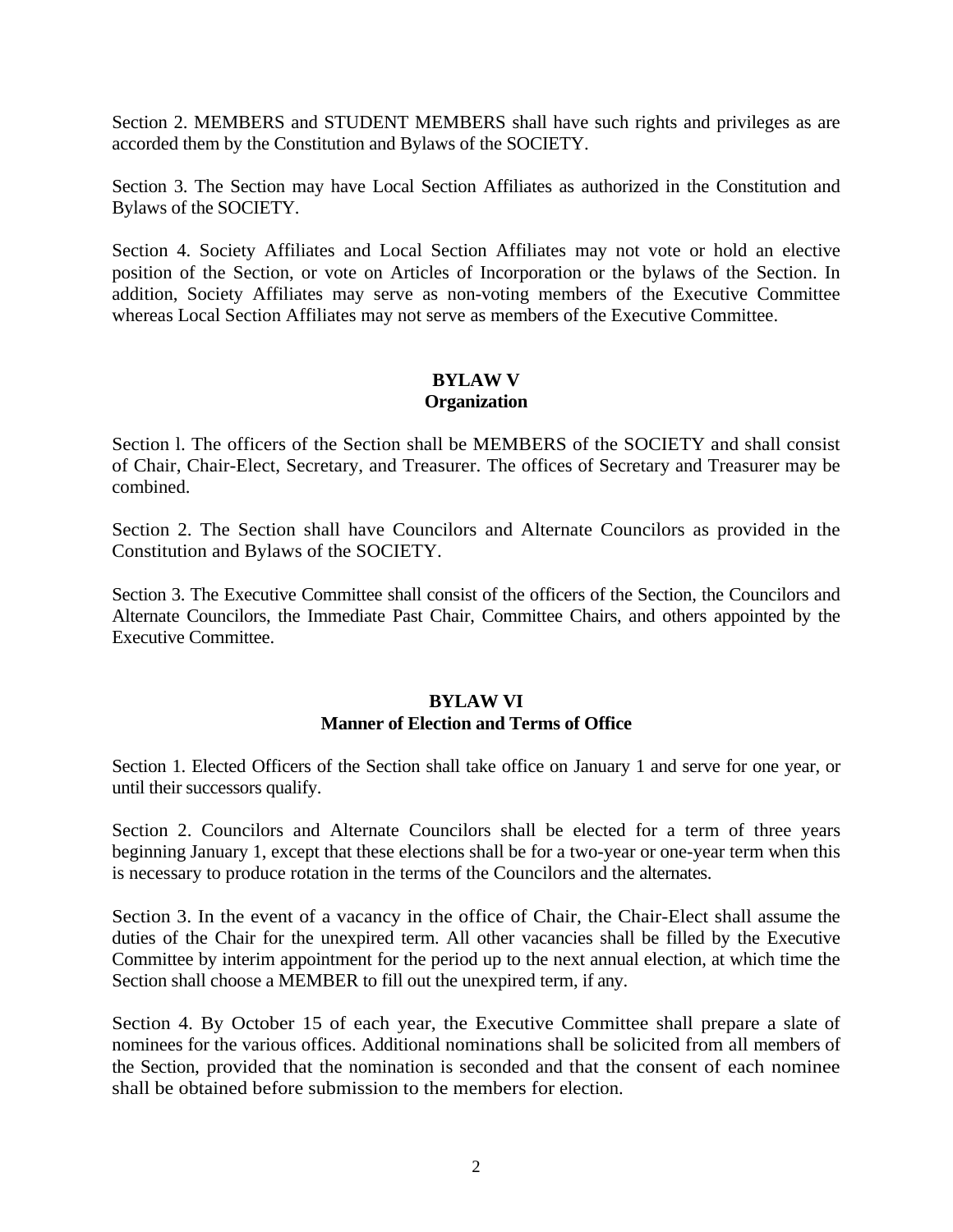Section 5. Officers, Councilors, and Alternate Councilors shall be elected by a ballot distributed to all members of the Section. The ballot shall be carried out in a manner consistent with the Bylaws of the SOCIETY, using procedures approved by the Council Committee on Nominations and Elections. In accordance with the SOCIETY's Bylaws, balloting procedures should ensure fair balloting that is open to all eligible members, protection against fraudulent balloting, and the timely reporting and archiving of balloting results. The Chair shall certify the results of the election to the Secretary of the SOCIETY as soon after the election as possible, and before December 1 in any case.

#### **BYLAW VII Recall of Elected Officials**

Section 1. The elected officials of the Section (Officers or elected Executive Committee Members) are subject to recall for neglect of duties or conduct injurious to the SOCIETY. Recall procedures are not applicable to Councilors and Alternate Councilors.

Section 2. The recall of an official shall be initiated when a signed petition, indicating in writing the specific charges and reasonable substantiating evidence is submitted to the Chair from at least five voting members of the Section. In the event the Chair is the official in question, the Chair-Elect shall receive the petition and shall assume the duties of the Office of Chair with respect to this issue until the issue is resolved.

Section 3. The Chair shall, without delay, determine that the petitioners are aware of the gravity of their actions and the procedures to be followed. The Chair shall seek an alternate resolution to the problem and a withdrawal of the petition at this time. In the absence of a resolution to the problem, the Chair shall present the issue to the Executive Committee as a new business item at the next Executive Committee meeting.

- a. The Executive Committee shall promptly continue the recall process or dismiss the petition as ill-founded or find an alternative solution to the problem. The Chair shall promptly inform the petitioners and the official of the decision of the Executive Committee.
- b. If the proceedings continue, the Chair shall assign the duties of the official to another qualified member of the Section until the issue is resolved.
- c. If the proceedings continue, the official shall be offered an opportunity to answer the allegations in the petition before the Executive Committee.

Every reasonable effort shall be made to contact the official throughout this procedure. That effort shall include a certified letter to the last known address on the official SOCIETY membership rolls. Upon notification, the official shall have thirty days to make a written response to the allegations. The Executive Committee shall decide whether to proceed after studying the official's response. The Chair shall inform the official and the petitioners of the decision of the Executive Committee.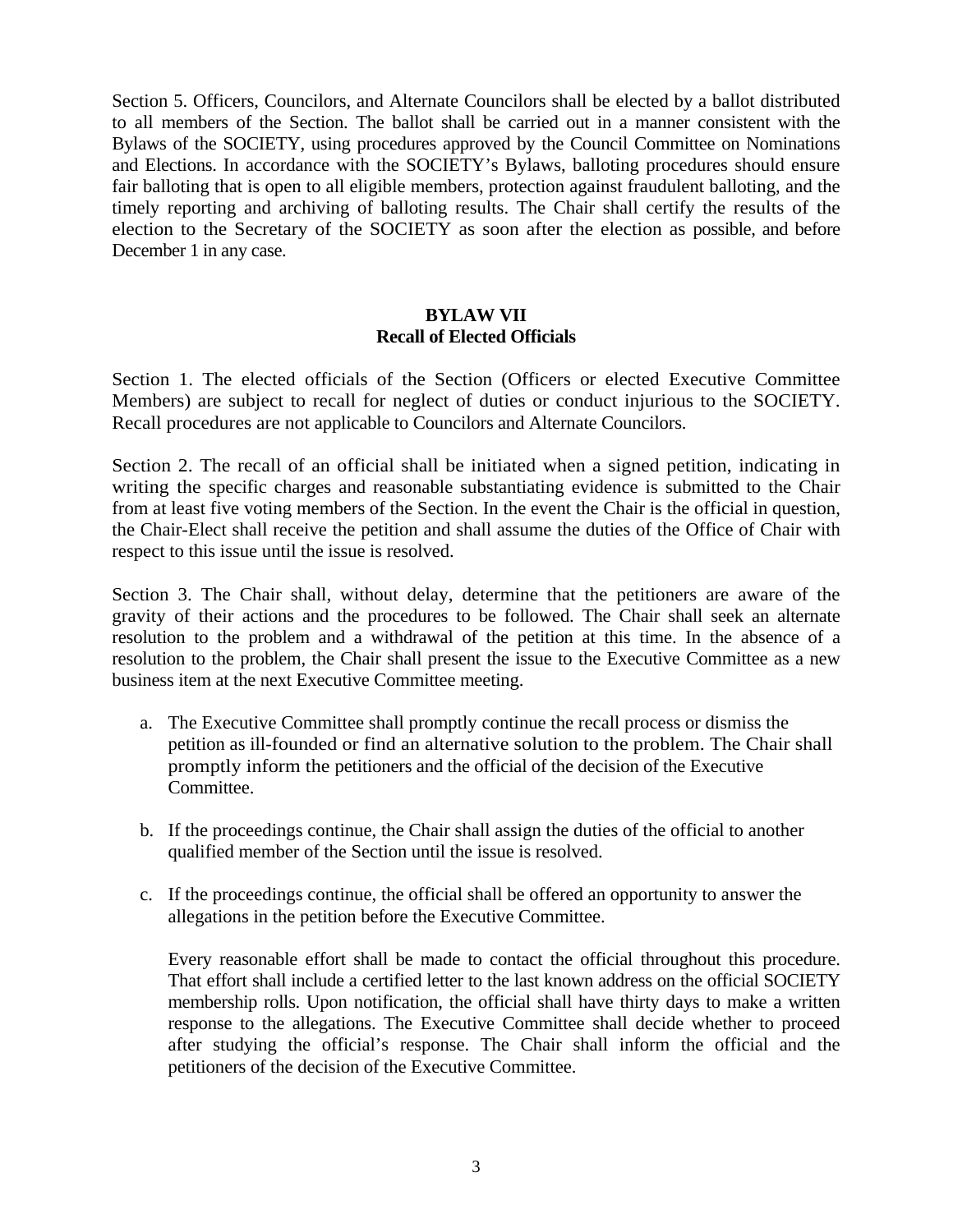If no contact with the official can be made after a reasonable effort, the Executive Committee may remove the official in question with a two-thirds (2/3) vote of the remaining members.

- d. If the proceedings continue, the official shall choose one of the following options:
	- (1) The official may resign.
	- (2) The official may request a recall vote in the same manner as the original election, which must be consistent with the Section bylaws. The voting membership shall be informed, through brief written statements prepared by the Executive Committee and the official, of the issues involved with the recall vote. Both statements shall be distributed to the voting membership before the vote is taken.
	- (3) The official may request a hearing and a recall vote by the remaining members of the Executive Committee. A two-thirds (2/3) vote of the remaining members of the Executive Committee shall be required to recall the official.
	- (4) The official may choose not to respond and thus forfeit the position.

Section 4. The vacancy provisions of these bylaws shall be used to fill a vacancy caused by a recall process. The membership of the Section and the Executive Director of the SOCIETY shall be informed of the results of the recall process and the replacement of the official.

## **BYLAW VIII Duties of Officers and Executive Committee**

Section 1. The duties of the officers shall be such as usually pertain to their offices, together with those required by the Constitution and Bylaws of the SOCIETY, and such other duties as may be assigned to them from time to time by the Executive Committee.

Section 2. It shall be the duty of the Chair to preside at meetings of the Executive Committee, to carry into effect the decisions and recommendations of that Committee, to preside at business meetings of the Section, to appoint all committees, and to carry out all those duties required by the Constitution and Bylaws of the SOCIETY.

Section 3. In the absence of the Chair, the duties of the office shall devolve upon the Chair-Elect.

Section 4. The Secretary shall keep a record of the proceedings of the Section and of the Executive Committee; maintain a list of members, Society Affiliates, and Local Section Affiliates of the Section; send to members, Society Affiliates, and Local Section Affiliates notices of all meetings of the Section; and carry out the duties of that position as outlined in the Constitution and Bylaws of the SOCIETY and elsewhere in these bylaws.

Section 5. The Treasurer shall have charge of the funds of the Section, keep an accurate record of all receipts and disbursements, receive dues, and make those disbursements approved by the Executive Committee. The Treasurer shall render an accounting of all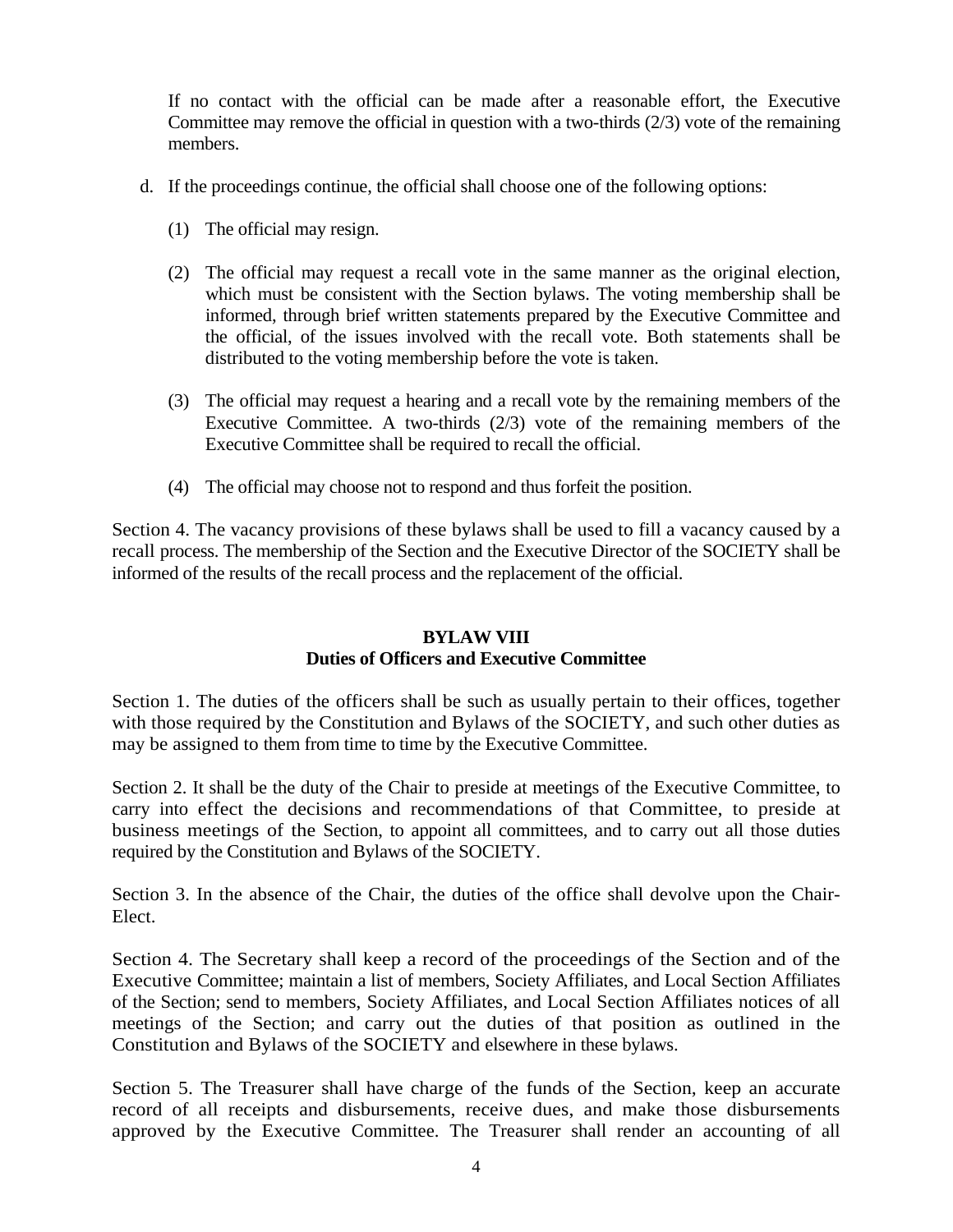transactions and of the financial condition of the Section to the Executive Committee at times set by the Committee, and shall submit such reports as are required by the Constitution and Bylaws of the SOCIETY. The Treasurer shall furnish to the Section such bond as may be required by the Executive Committee to guarantee the faithful performance of the above duties, with the expense of the bond to be borne by the Section. An annual audit shall be conducted by two or more disinterested members who are appointed by an officer with no authority to disburse funds. They shall submit a report to the Executive Committee by March 31.

# **BYLAW IX Committees**

The Chair shall appoint such committees as are specified by regular action of the Section or by the Executive Committee, and also shall appoint such other committees that the Chair deems necessary to carry out the proper function of the Section.

#### **BYLAW X Meetings**

Section 1. The Section shall hold regular meetings, which are business meetings, technical program meetings, or a combination of both, at places designated by the Executive Committee.

Section 2. The Section may hold special meetings at the call of the Executive Committee or at the written request of 10 members of the Section. The notices of special meetings shall state the exact nature of the business to be transacted and no other business shall transpire at such meetings.

Section 3. Due notice of all meetings shall be distributed to each member and Society Affiliate of the Section. A quorum for all meetings of the Section shall consist of 10 members of the Section. In the absence of a quorum no official business will be conducted, but scheduled programs may proceed.

Section 4. At the regular meetings of the Section, the order of business shall be determined by the Executive Committee. The rules of order in the conduct of Section meetings not specifically provided in these bylaws or in the SOCIETY's documents shall be the most recent edition of *Robert's Rules of Order Newly Revised*.

Section 5. The Executive Committee shall meet upon due notice to its members at the call of the Chair or at the request of a majority of the members of the Committee. In the absence of a quorum of a majority of Executive Committee MEMBERS, called meetings of the Executive Committee shall adjourn to a date. The Chair may invite Presidents of Student Chapters and others to Executive Committee meetings, with the understanding that they do not have voting privileges.

#### **BYLAW XI Finances**

Section 1. All members of the Section, except MEMBERS in emeritus status of the SOCIETY, and all Society Affiliates may be assessed such annual Local Section dues as may be recommended by the Executive Committee and approved at a meeting of the Section.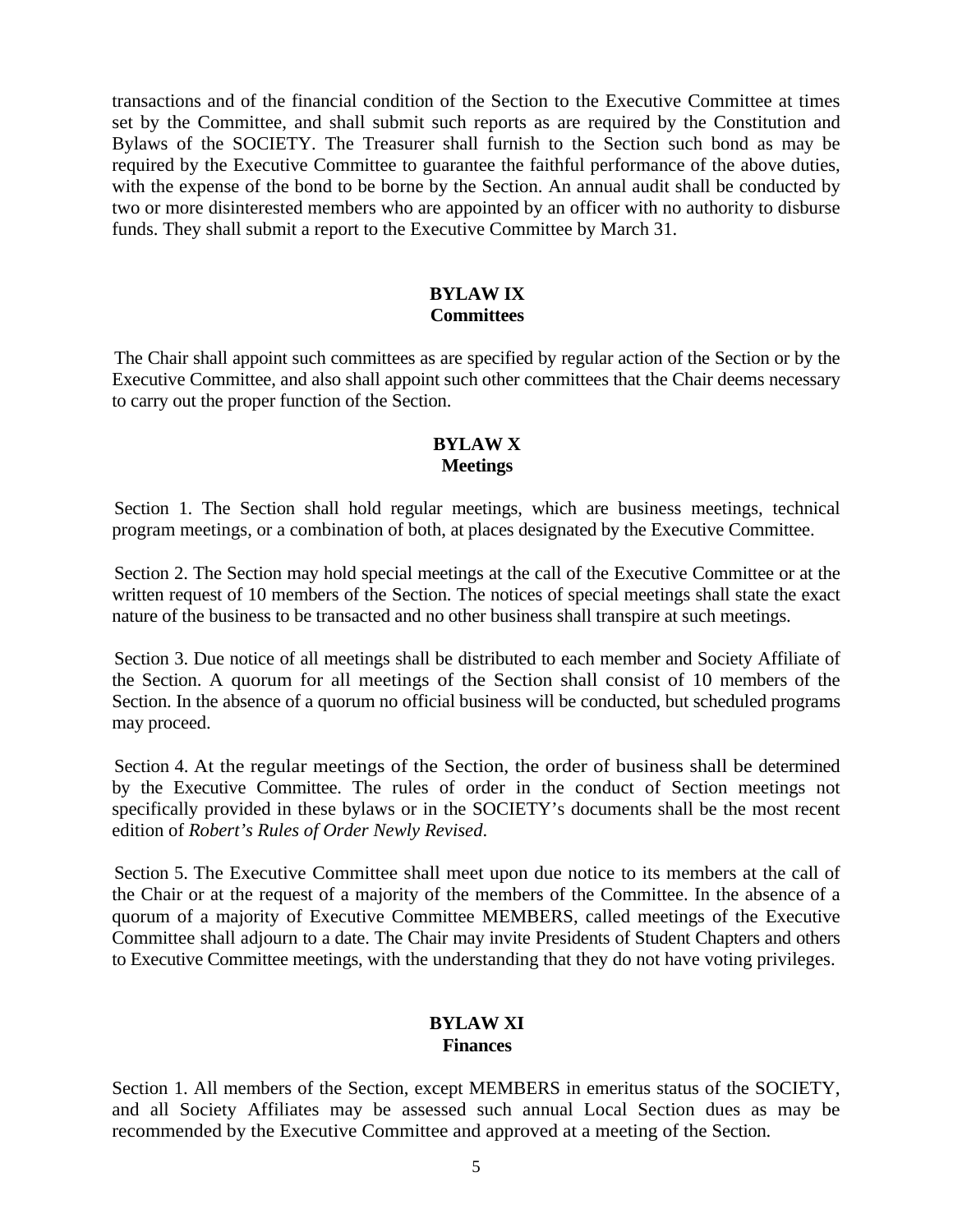Section 2. The annual dues of Local Section Affiliates shall be set by the Executive Committee in accordance with the Constitution and Bylaws of the SOCIETY. Failure to pay such dues in advance shall automatically terminate the affiliation.

## **BYLAW XII Amendments**

Section 1. These bylaws may be amended in the following manner:

- a. The proposed amendment shall have been first submitted to the Executive Committee and shall have been evaluated by the members of that Committee.
- b. The members of the Section shall be notified of the proposed amendment and the reasons for said amendment being considered. Members will be provided thirty days to comment on the proposed amendments.
- c. If a dispute arises regarding approval of said amendment, the Executive Committee may resolve the issue by majority vote of the Committee after hearing discussion of the issue at a regular meeting of the Section, or the Committee may decide to hold a special election to resolve it.
- d. After the meeting of the Section at which the amendment has been presented and approved for a vote by the Executive Committee, the Section Secretary shall send the proposed bylaw amendment(s) to the SOCIETY's Committee on Constitution and Bylaws for review. After receipt of the review, the Executive Committee will then make appropriate changes, if necessary. After any changes have been made, and any further disputes resolved using the procedures set out above, the Secretary shall distribute to all Section members a ballot that includes a suitable explanation of the amendment(s) and that twenty days thereafter, shall close the voting and count all valid ballots received.
- e. At least two-thirds (2/3) of votes cast shall be required to approve the amendment.

Section 2. The Secretary shall make suitable report of the outcome of the ballot regarding the amendment for the next regular meeting of the Section and thereafter within one month to the SOCIETY.

Section 3. Amendments to these bylaws shall become effective upon approval by the Committee on Constitution and Bylaws, acting for the Council of the SOCIETY, unless a later date is specified.

## **BYLAW XIII Dissolution of the Section**

Upon the dissolution of the Section, any assets of the Section remaining thereafter shall be conveyed to such organization then existent, within or without the territory of the Local Section, as is dedicated to the perpetuation of objects similar to those of the AMERICAN CHEMICAL